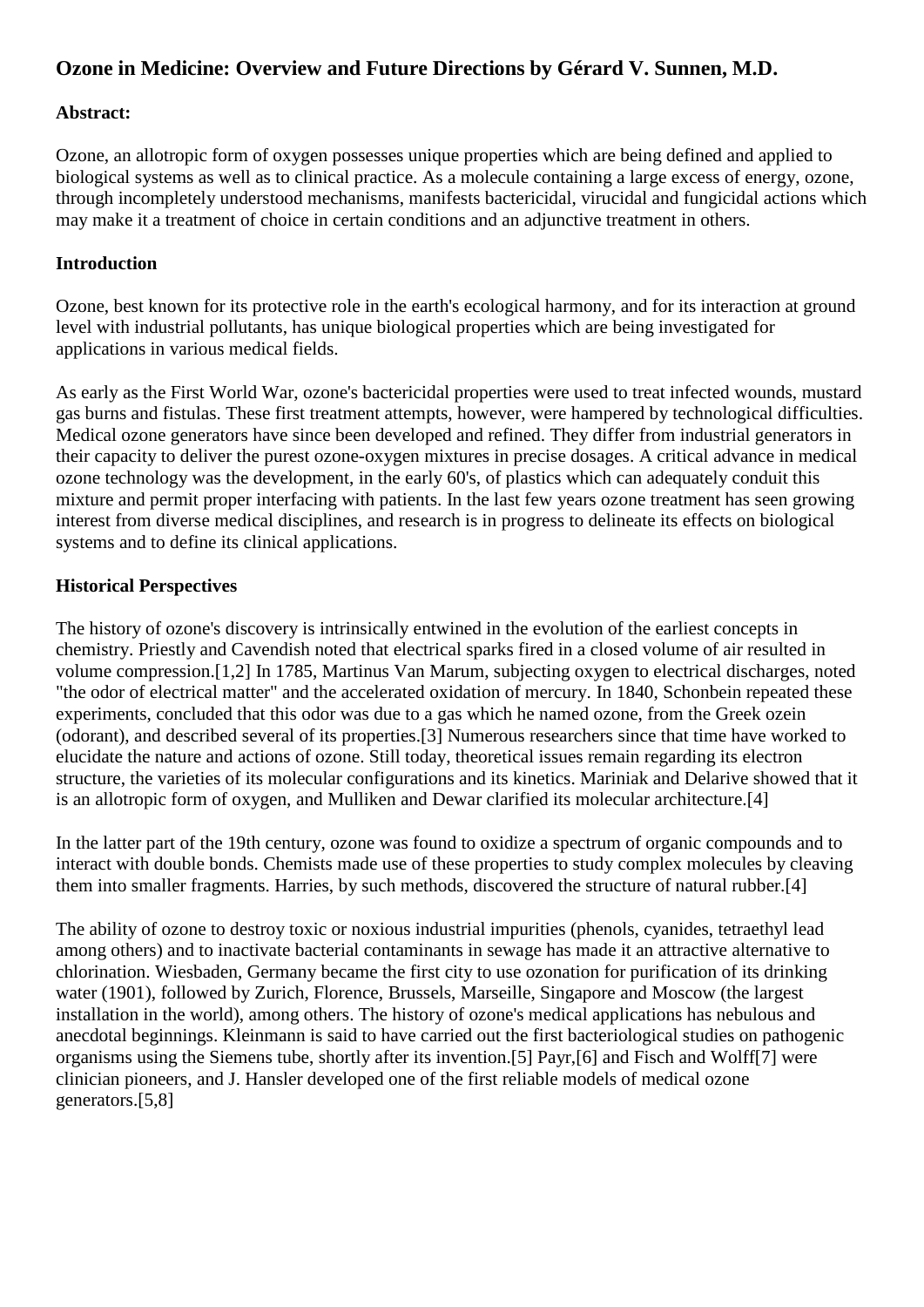## **Physico-Chemical and Biochemical Properties**

The oxygen atom exists in nature in several forms: (1) as a free atomic particle (O), it is highly reactive and unstable; (2) oxygen (O2) its most common and stable form, is colorless as a gas and pale blue as a liquid; (3) ozone (O3), has a molecular weight of 48, a density one and a half times that of oxygen and contains a large excess of energy in its molecule (P3--)  $3/2$  O2 + 143 KJ/mole. It has a bond angle of 127 [3], which resonates among several forms, is distinctly blue as a gas and dark blue as a solid; (4) O4 is a very unstable, rare, nonmagnetic pale blue gas which readily breaks down into two molecules of oxygen.

Ozone is a powerful oxidant, surpassed in this regard only by fluorine. Shonbein,3 in 1855, discovered that it reacts with ethelene. Exposing ozone to organic molecules containing double or triple bonds yields many complex and as yet incompletely configurated ephemeral transitional compounds (zwitterions, molozonides, cyclic ozonides), which may be hydrolyzed, oxidized, reduced or thermally decomposed to a variety of substances, chiefly aldehydes, ketones, acids or alcohols. Ozone reacts with saturated hydrocarbons, amines, sulfhydryl groups and aromatic compounds.

Of importance to biological systems is ozone's interaction with tissue (especially blood) constituents. The most studied is lipid peroxidation although interactions have yet to be more fully investigated with complex carbohydrates, protein, glycoproteins and sphingolipids. These dynamics are especially relevant for medical applications because some of the most practiced methods in ozone therapy involve the mixing of a small volume of whole blood with a pure oxygen ozone mixture and subsequently returning it to the patient. In this manner, it is calculated that the dose of ozone administered will perform its therapeutic functions without disrupting blood constituents.

Since there are a variety of lipid components in whole blood, it is of more than theoretical interest to determine the end products of ozone per oxidation and their effects, not only on physiological systems but on the integrity of ambient patholgenic organisms, since one of the mechanisms of viral inactivation is thought to be through this modality. Cholesterol accounts for 120 to 220 mg/100 ml, of which 60% to 75% are cholesterol esters; phospholipids 9 to 16 mg/100 ml; triglycerides 40 to 150 mg/100 ml, and free fatty acids 6 to 16 mg/100 ml. Given a total lipid concentration of 450 to 1000 mg/100 ml and the large variety of lipid constituents, the possible end products of ozonation are bountiful.[9,10]

This question is further complicated by the presence of systems to buffer lipid peroxidation, including vitamin E, uric acid,[11] and enzymes such as superoxide dismutase, catalase, and the glutathione peroxidase system which has gathered the most experimental attention.[12]

Several agents derived from lipid peroxidation include free radical, singlet oxygen, hydrogen peroxide, hydroperoxide, ozonides, carbonyls, alkanes and alkenes. Of these, lipid hydroperoxides, the most extensively studied, are known in sufficient concentrations to manifest their toxicity by altering cell membranes. Acted upon by glutathione peroxidase, they are reduced to their corresponding alcohols.

## **Method of Manufacture and Precautions**

The production of ozone-oxygen mixtures for human and veterinary applications is subject to important technical consideration and standards. Clinical ozone generators which regulate the flow of medical grade oxygen through high voltage tubes with outputs ranging from 4000 V to 14000 V are capable of producing precise ozone-oxygen mixtures within concentration ranges extending to 5%, predicated on three variables: (1) the voltage applied; (2) the oxygen flow rate; and (3) the electrode separation distance. The purity of the oxygen source is especially emphasized since nitrogen, in the presence of high energy fields, forms toxic nitric oxides.

Since the half life of ozone is 45 minutes at 20C (68F), losing its concentration to 16% of its initial value in two hours, it must be freshly generated for immediate use at the treatment site. The maximum dose generated, 5% ozone to 95% oxygen, is well below the explosive limit (15 to 20%). Caution is needed not to appose ether and an ozone, an especially reactive mixture.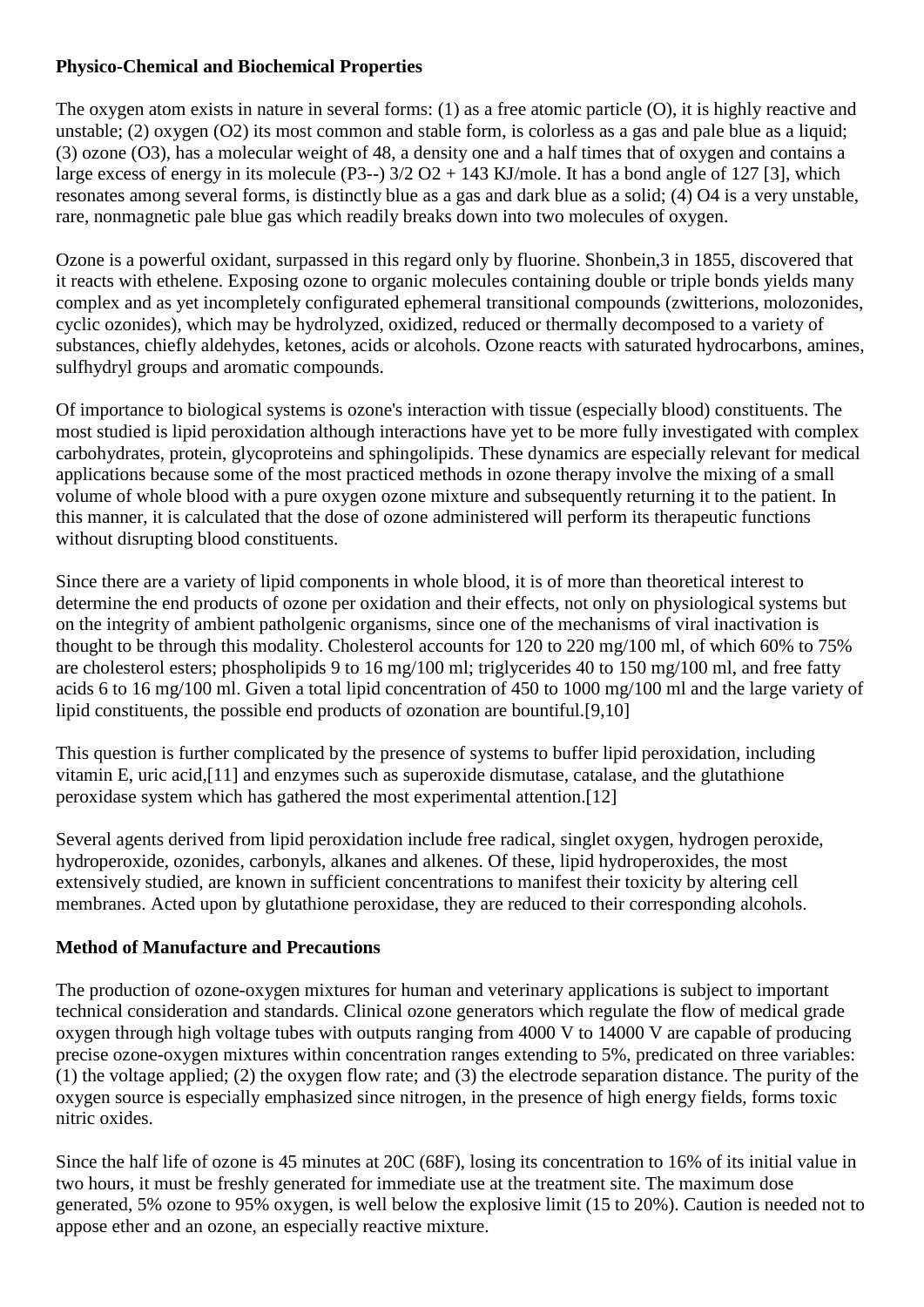Listed contraindications to ozone treatment[5] include acute alcohol intoxication, recent myocardial infarction, hemorrhage from any organ, pregnancy, hyperthyroidism, thrombocytopenia and ozone allergy.

Methods of Administration, Dosage, and Clinical Applications External Ozone Gas Application

Historically, ozone was first administered by application to external body surfaces to determine its effects on a variety of lesions, A. Wolff,[13] in 1915, is credited for using local ozone treatments for wounds, fistulas, decubitus ulcers and osteomyelitis. Like natural rubber which cracks and fritters when exposed to oxygenozone mixtures, early materials caused ozone to "bag" around skin surfaces and met with early oxidation disuse. Today, specially designed plastics (Teflon) enable extremities or portions of the head or torso to be comfortably encased in a space where a determined dosage ratio of oxygen to ozone is administered at a chosen flow rate. In this way, the walls of the transparent bags do not touch the patient, an important consideration in burn treatment.

Indication for external ozone application include poorly healing wounds, burns,[14] staphylococcal infections, fungal and radiation lesions, herpes simplex and zoster, and gangrene (diabetic or Clostridium). Dosage is adjusted to the condition treated. Gas perfusions may last from 3 to 20 minutes, ozone concentrations varying from 10 to 80 ug/ml (maximum five parts of ozone to 95 parts of oxygen). High ozone concentrations are used for disinfection and cleaning (or debridement), while low concentrations promote epithelialization and healing.[6,15]

## **Ozone Insufflation**

Payr in 1935[6] and Aubourg in 1936[16] first used ozone-oxygen mixtures in rectal insufflation to treat ulcerative colitis and fistulae. The list of indications has expanded to include proctitis and hemorrhoids. It is reported that in inflammatory diseases of the bowel, ozone promotes healing and restores the flora balance disturbed by pathogenic organisms. In a typical treatment for ulcerative colitis, daily insufflations are applied starting with 50 ml in severe cases, increasing as tolerated in increments (till 500 ml), high concentrations administered initially (75 ug/ml) to achieve hemostasis, followed by low concentrations to promote resolution.[5] This technique may have some promise in the treatment of bowel infections associated with AIDS.

Microsporidia, a tiny, rarely detected parasite may be responsible for many cases of AIDS wasting illness,[17] and studies await determination of its susceptibility to ozone treatment.

## **Major Autohemotherapy (AHT)**

Whereas it can be readily understood that external ozone applications produce local effects such as disinfection, wound healing or local circulatory enhancement, the technique of introducing ozone into the circulation poses more complex theoretical issues. In the technique of major autohemotherapy, 50 to 100 ml of blood is drawn from the patient, mixed with a dose of ozone-oxygen of a predetermined concentration, then returned via the same intravenous catheter (butterfly). Returned to the patient, the ozonated blood is rapidly distributed to all tissues.

In the treatment aliquot of blood, it is gauged that the dose of ozone given not only will exert therapeutic actions locally (virucidal activity, oxygenation, increased red cell fluidity), but will determine beneficial systemic actions.<sup>[18]</sup>

The duration of time that ozone remains in solution and its effects on endocrine, neurological, and immunological systems are not known. Clinically, some patients, upon receiving their own ozonated blood, report a faint background taste of ozone, which may be an indication of its survivability in solution for at least a few seconds.

Major autohemotherapy has been applied to the treatment of several conditions, including acute and chronic viral infections (hepatitis), some carcinomas, circulatory disturbances (diabetes, arteriosclerosis), and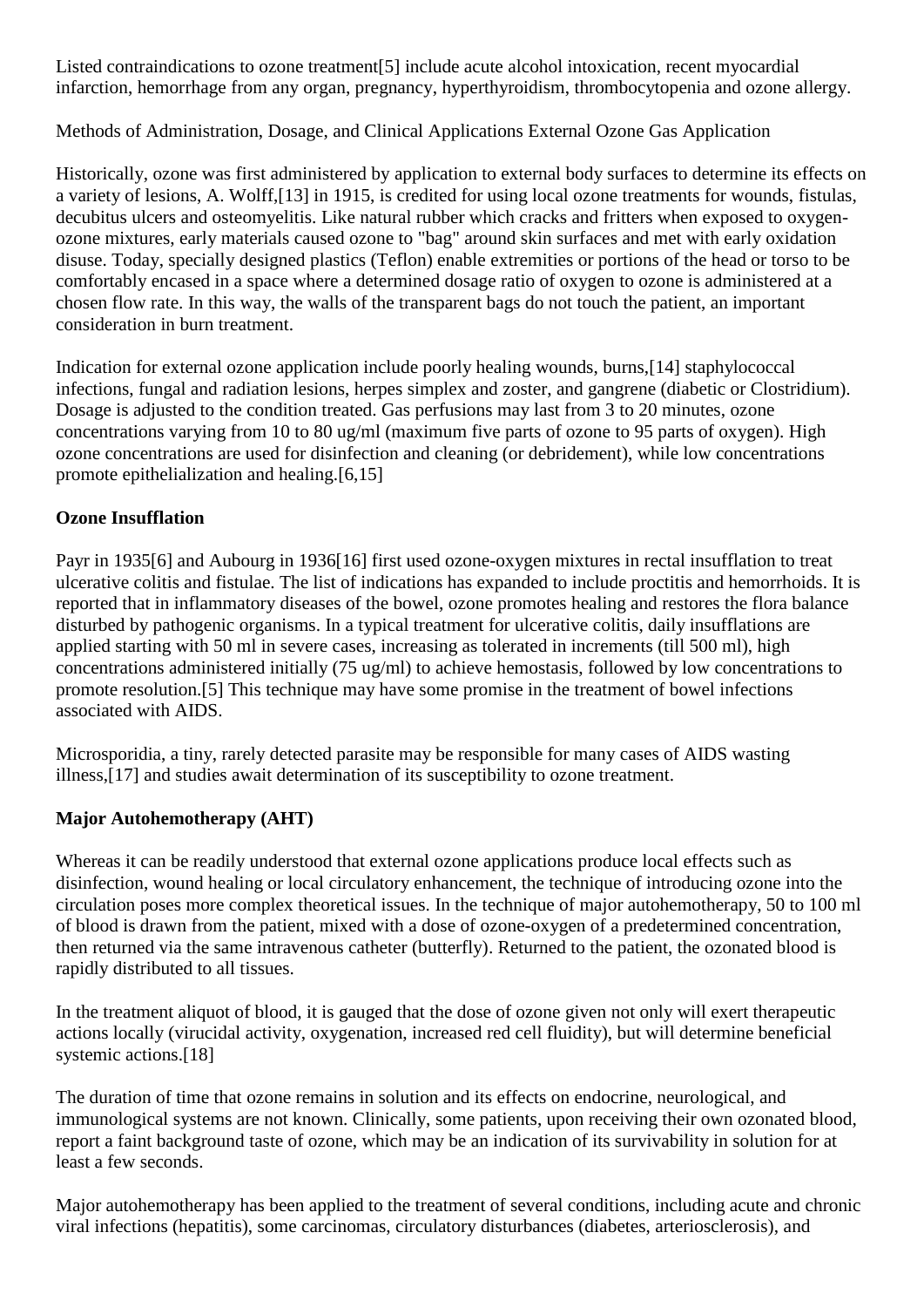hyperlipidemia.[8,19-21] Added to a standard pharmacotherapeutic regimen for postmenopausal osteoporosis, this technique enhanced remineralization of bone.[22] Clinical reports however, need to be substantiated by properly designed studies. Of interest are the reports of some patients, who after receivng this treatment experience feelings of well-being lasting for a few minutes to several hours. Whether this represents a placebo effect, a metabolic alteration or possibly a neuro-psychiatric mechanism remains to be determined.

#### **Miscellaneous Applications**

Although the above techniques of ozone administration represent the majority of hospital or office-based procedures, others deserve mention.

#### **Minor Autohemotherapy**

In this technique, 10 ml of venous blood is drawn from the patient, mixed with ozone-oxygen, then injected intramuscularly. Listed indications include asthma, acne, some allergic conditions and some carcinomas.[18,23,24]

#### **Direct Intra-arterial or Intravenous Administration**

Mostly of historical interest, this method was first used by Iacoste in 1951[25] for circulatory compromise and its possible sequelae (gangrene). Up to 10 ml of pure ozone-oxygen may be slowly injected directly into the artery (usually femoral), or into a vein, without incurring embolization since both gases are readily soluble in blood.[20] Indications include intermittent claudication, leg ulcers and cerebral vascular insufficiency. Due to accidents produced by too rapid introduction of the gas mixture into the circulation, this technique is now rarely used.

#### **Intramuscular Injection**

Up to 10 ml of pure ozone-oxygen mixture is injected into the gluteus maximus muscle or the deltoid. This treatment along with major autohemotherapy is invoked as an adjunct to cancer therapy.[15,18,26,27]

### **Ozonated Water**

Ozone is approximately 10 times more soluble in water than oxygen. Mixed into aqua bidestillata (pyrogen free) water, the half life of ozone is nine to ten hours (at pH 7 and 20C); and at 0C, it is doubled. Ozonated water finds applications in dental surgery where it is reported to promote hemostasis, enhance local oxygen supply and inhibit bacterial proliferation. Applied following tooth extraction or during dental surgery,[28] it may also be rinsed in conditions such as thrush and periodontal disease, swallowed in cases of gastritis or gastric carcinoma, or irrigated in chronic intestinal or bladder inflammation.

#### **Ozone Ointments**

Ozonated olive oil provides long term, low dose exposure of ozone and lipid peroxides to tissues. Decubitus ulcers and mycoses are indications for its use.[29,30]

#### **Balneotherapy**

Ozonated water bubbled in warm baths, provides stimulation of local circulation and disinfectant action to varicosities, peripheral circulatory disorders and dermatological conditions (eczema, ulcers).[5]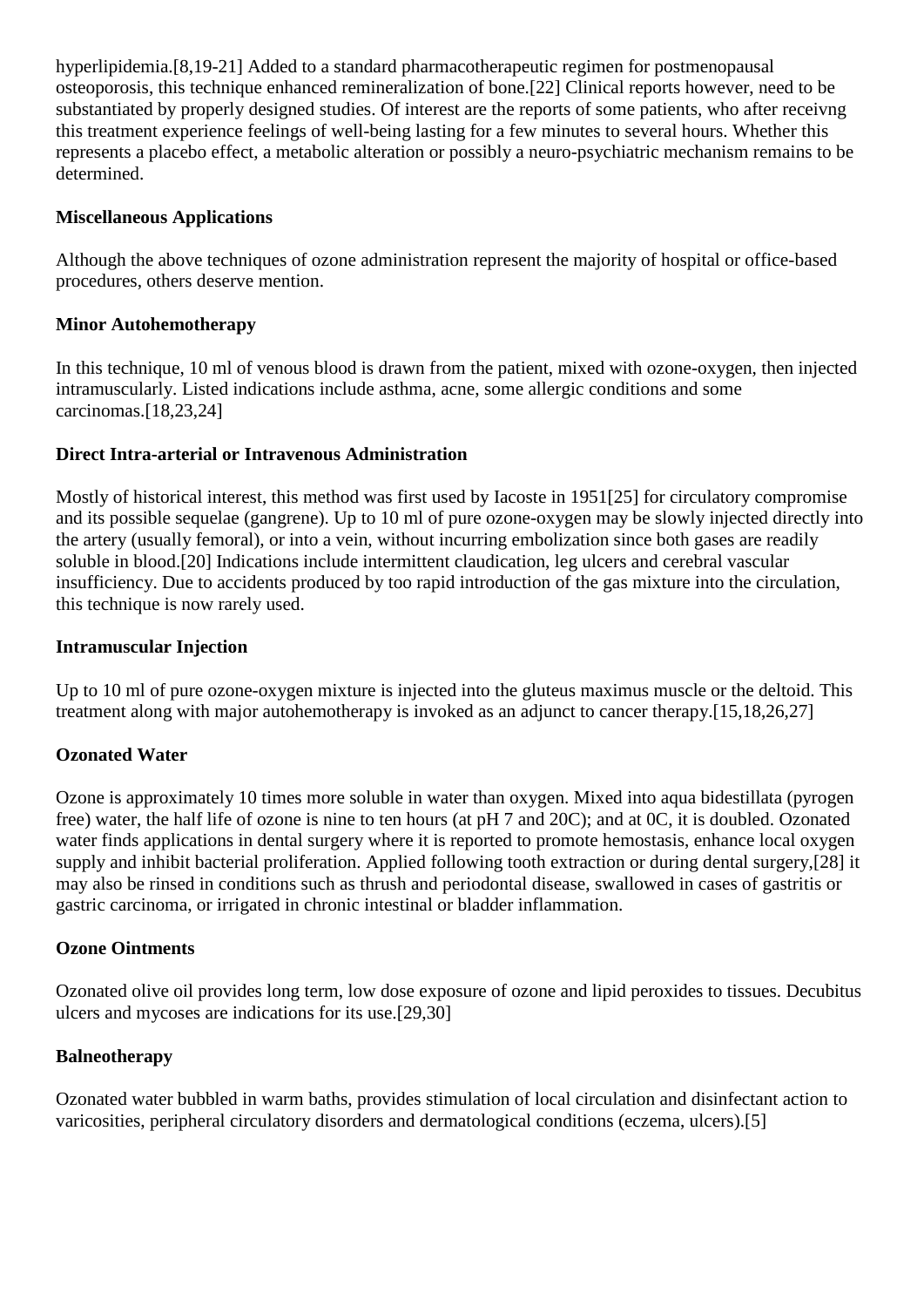## **Blood Purification**

The possibility of using ozone to sterilize blood supplies has been investigated by several authors.[7,31] The treatment of 500 ml of whole blood with 100ml of O3/O2 mixture (40 to 50 ug/ml) is reported to render it virus-free without injuring any cellular elements. One study [31] examined 10,000 samples and found no cases of hepatitis transmission. This technique may extend its efficacy to the HIV virus as one preliminary unpublished study indicates although once ensconced in the genetic cellular material, it is unclear how any agent could inactivate it without compromising cellular integrity.

## **Metabolic and Physiological Effects of Ozone**

Most research on ozone's biological effects have concentrated on pulmonary responses with emphasis on its toxicity. Interest has been keen on ozone's role in ground level atmospheric pollution. Produced as a result of interactions between industrial gases, oxygen and ultraviolet rays, there is evidence of synergistic action on pulmonary compromise. The effects of pure ozone, however, need to be differentiated from those of smog.

The majority of studies have been performed on animals who show great interspecies variability in their response to inhaled ozone. Extrapolation to humans is difficult due to differences in pulmonary anatomy and physiology. Mice[32] seem to be the most sensitive (LD50, 22 ppm for 3 hrs) and birds[33] the least (turkeys survived 417 ppm ozone for 3 hrs). While overdose is marked by pulmonary edema and hemorrhage, long term, low level exposure produces poorly understood, sometimes contradictory findings.

Reported effects[34] include enhanced enzyme activity, as evidenced by increase in glucose utilization, lactate and CO2 formation and elevated glucose-6-phosphate dehydrogenase; an increase in the NADPHcytochrome P-450 content in rat lung pointing to enhancement of metabolizing enzymes; increased lung fibroblast glucose uptake, and production of lactate and pyruvate.

Humans exposed to ambient ozone (0.24 ppm in room air for two hours) typically develop mild accelerated breathing in the context of symptoms such as tracheal or laryngeal irritation and chest tightness on inspiration. Large intersubject response differences are notable.[35] Athletes[36] performing moderate intermittent exercise show a 7% drop in Forced Vital Capacity (FVC) and a 15% reduction in Forced Expiratory Volume (FEV). The threshold for significant changes in respiratory compromise ranges from 0.15 ppm[37] to 0.25 ppm,[38] increasing ozone concentrations yield corresponding airway hyperresponsiveness through bronchoconstriction. Histological findings extrapolated from primate research points to ciliated cell inhibition and type 2 cell proliferation, increased membrane permeability and variable inflammatory response.[12] Reported biochemical alterations[39] include increased oxygen consumption and glucose utilization; activation of NADPH, superoxide dismutase, GSH peroxidase, GSH reductase and glutathione peroxidase. Pulmonary effects from ozone in low doses appear to include metabolic activation of lung cells while higher doses produce evidence of cellular metabolic compromise.

In the methodology of ozone treatment, care is given to avoid the escape of ozone into the treatment area and modern machines are equipped to catalytically convert excess ozone to oxygen during administration. Interestingly some studies point to possible beneficial effects of low dose ambient ozone.[40,41] The phenomenon of ozone tolerance or adaptation the response to ozone exposure decreasing with time and finally evolving to a plateau occurs in both humans and animals.[38] Its significance remains obscure.

For the reason that below 0.30 ppm the probability of ozone traversing the respiratory epithelium and entering the systemic circulation is so low, very few studies have attempted to measure these effects.[39] In the technique of major autohemotherapy and others that involve the direct introduction of ozone into the circulation, however, this question is of special relevance. Studies of human blood in young adult males exposed to 0.50 ppm ozone for 2-3/4 hours[42] show significant changes in erythrocytes (RBC) as well as in the serum. RBC membrane fragility, glucose-6-phosphate dehydrogenase and lactate dehydrogenase enzyme activities were increased, while RBC acetyl cholinesterase and reduced glutathione reductase were not significantly changed. Serum vitamin E and lipid peroxidation levels were significantly increased. These findings indicate that ozone exposure increases metabolic activation parameters in red blood cells.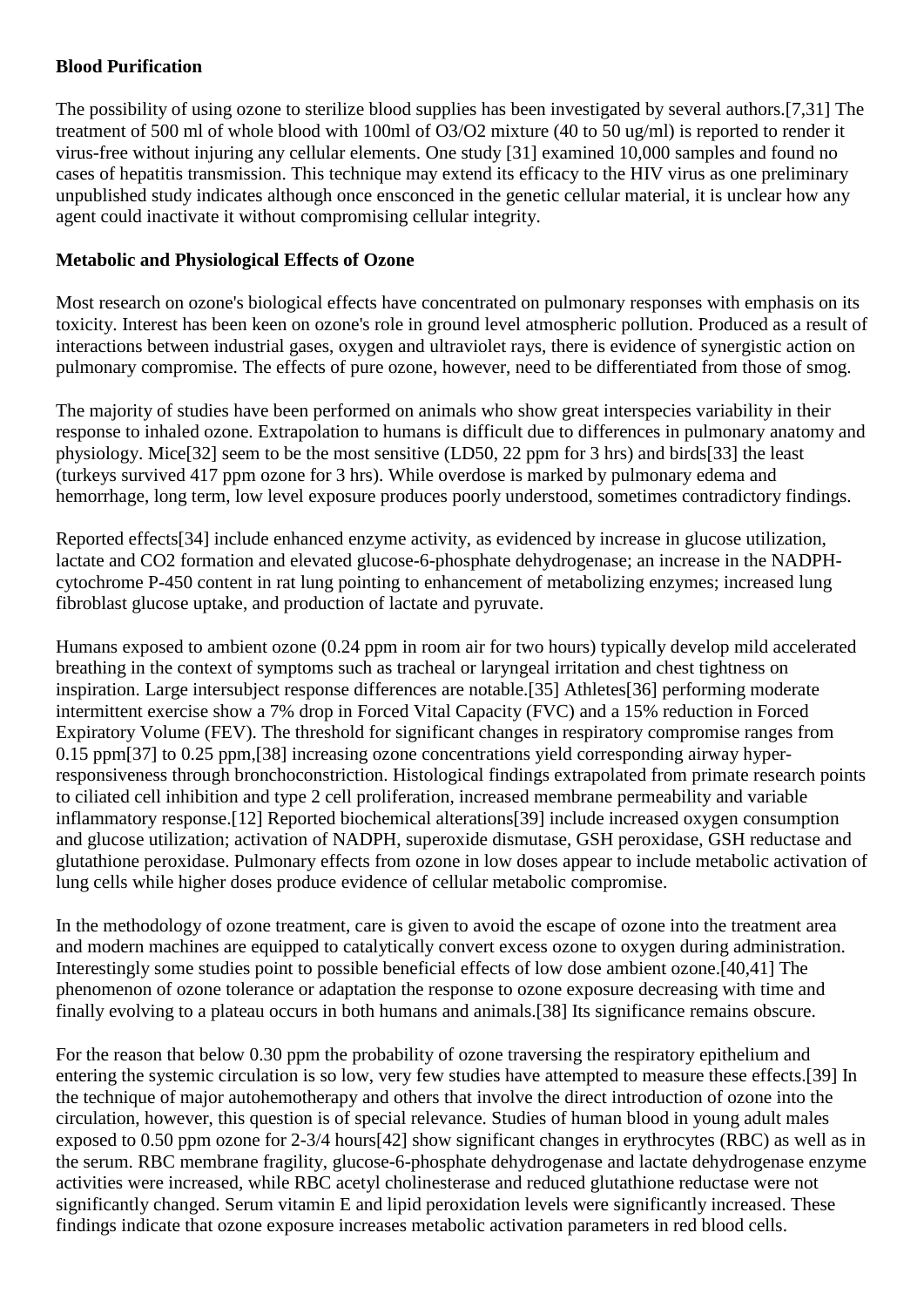According to other researchers,[20,24,43] the direct intravascular injection of pure oxygen-ozone mixtures results in the following responses: (1) an activation of enzymes involved in peroxide or erythrocytes, an outgrowth of which is (2) stimulation of the [2,3] Bisphosphoglycerate cycle, shifting the oxyhemoglobin dissociation curve to the right thus releasing oxygen to the tissues. Further physiological effects include (3) an enhanced oxidative decarboxylation of pyruvate with the formation of Acetyl-CoA, and consequent citric acid cycle activation, (4) a direct influence on the mitochondrial transport system with reduction of NADH and oxidation of cytochromes, and (5) an increase in RBC pliability, blood fluidity, and arterial PO2.

## **Mechanisms of Bactericidal, Virucidal and Fungicidal Action**

Although the inhibitory and lethal effects of ozone on pathogenic organisms have been observed since the latter part of the 19th century, the mechanisms for these actions have not yet been satisfactorily elucidated. Ozone is a strong germicide needing only a few micrograms per liter for measurable action. At a concentration of 1 g/m3 H2O at 1C, ozone rapidly inactivates coliform bacteria, staphylococcus aureus and Aeromonas hydrophilia.[44]

The inactivation rate of enteroviruses[45] is more rapid than for E. coli, takes place in relatively small concentrations of ozone, and is influenced by pH, temperature, and the presence of ambient organic compounds.

Viruses differ in their susceptibility to destruction by ozone. The resistance of polio virus type 2 was 40 times that of coxsackie AS,[46,47] and in an experiment using a continuous flow mixed reactor under controlled laboratory conditions, relative resistance in descending order was found to be: polio virus type 2, echovirus type 1, polio virus type 1, coxsackie virus type B5, echovirus type 5, coxsackie virus type A9. In pure water, at maximal solubility of ozone and room temperature, Echovirus type 29 is inactivated in one minute, polio virus type 1 in two, type 3 in three and type 2 in seven minutes.

The cell envelope of Gram negative microorganisms such as E. coli is a complex multilayer system composed of an inner cytoplasmic membrane made of phospholipids and proteins invaginating into the cytoplasm, a peptidoglycan layer, and an outer membrane of poly polymers such as polysaccharides. Gram positive cells have a less complex, three layer envelope with a thick peptidoglycan middle layer.

The most cited explanation for ozone's bactericidal effects centers on disruption of envelope integrity through peroxidation of phospholipids and lipoproteins. There is evidence for interaction with proteins as well.[48] In one study[49] exploring the effect of ozone on E. coli, evidence was found for ozone's penetration of the cell membrane, reacting with cytoplasmic substances and converting the closed circular plasmid DNA to open circular DNA, which would presumably lessen the efficiency of bacterial proliferation. It is notable that higher organisms have enzymatic mechanisms to restabilize disrupted DNA and RNA, which could provide a partial explanation for why, in clinical treatment with ozone at doses prescribed, ozone appears to be toxic to infecting organisms and not to the patient.[50]

Ozone possesses fungicidal effects, through poorly understood mechanisms. In one study, Candida utilis cell growth inhibition with ozone was greatly dependent on phases of their growth, budding cells exhibiting the most sensitivity to its presence.[51] Interestingly, in another study,[52] low doses of ozone stimulated the growth and development of Monilia fructagen and Phytophtora infestans, while higher doses were inhibitory.

Viruses are parasites at the genetic level, separated into families based on their structure, type of nucleic genome and mode of replication. Many virions contain a phospholipid envelope with glycoprotein spikes, encasing the nucleocapsid which contains nucleic acids (DNA or RNA), and structural proteins (including enzymes).

Lipid-containing viruses are sensitive to treatment with ether, assorted organic solvents, and ozone, indicating that disruption or loss of lipids results in impaired or destroyed infectivity. Viruses containing lipid envelopes include the Herpes viridae a large family grouping the Simplex, Varicella-Zoster,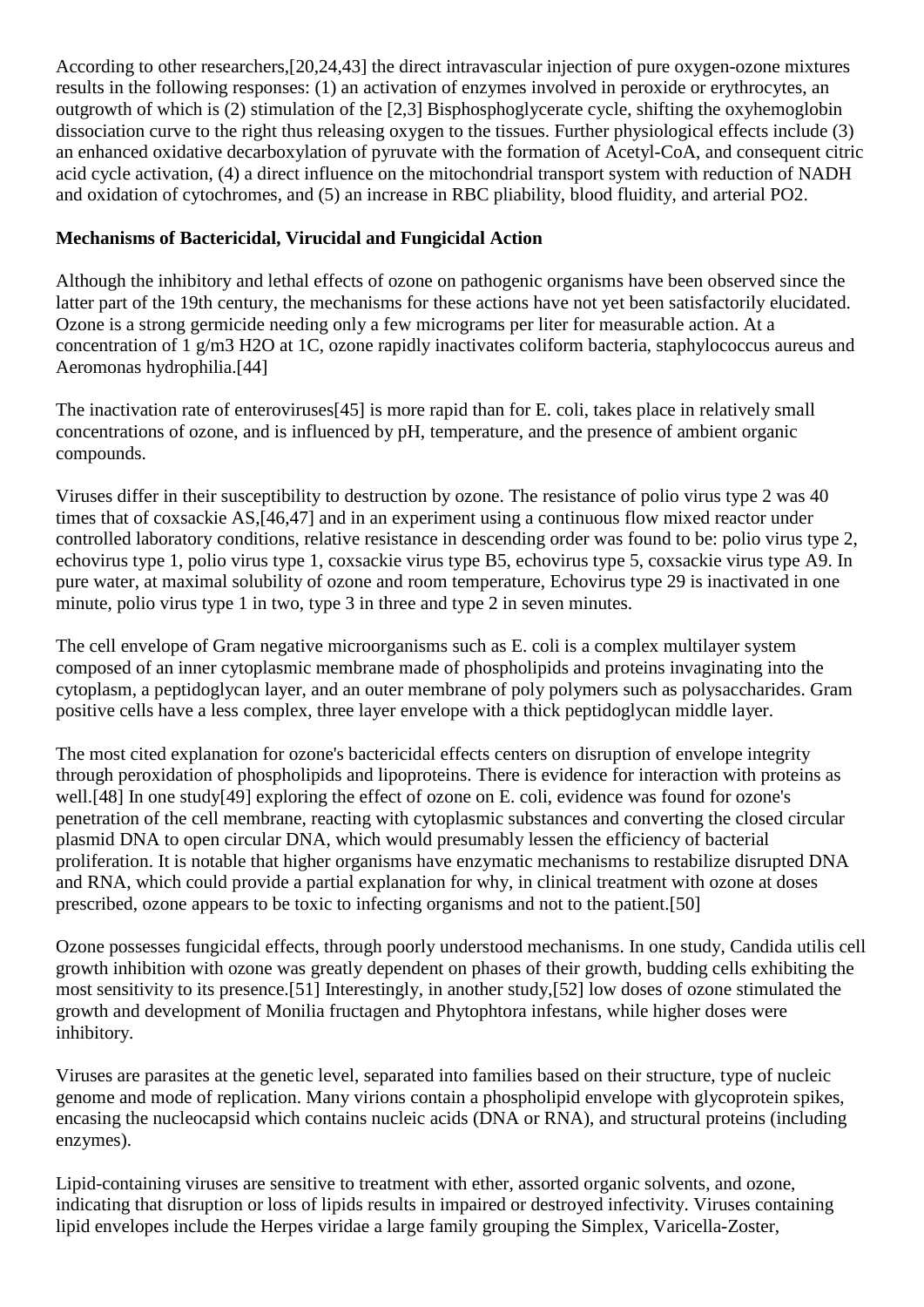Cytomegalovirus and Epstein-Barr viruses; the Paramyxoviridae (mumps, measles); the Orthonyxoviridae (influenza); the Rhabdoviridae (rabies); and the Retroviridae (HIV). The HIV virus has an outer envelope made of a double layer of lipids penetrated by proteins of several types encasing two molecules of RNA.[53]

Many of the above viruses have complex, sometimes baffling life cycles and replicative strategies with progressions from host cell attachment of the virus particle, to penetration, uncoating of the viral envelope, synthesis of molecular components, and release of new generations of virions to the surrounding medium, most often through cell lysis. Many chronic viruses have eclipse phases alternating with phases of viremia, when waves of viral particles flood the bloodstream.

In view of the above considerations, what part can ozone play as an antiviral agent? In one study,[46] polio virus 1 was exposed to 0.21 mg/liter of ozone at pH 7.2. After 30 seconds 99% of the viruses were inactivated (lost their ability to replicate within host cells), but appeared to maintain their structural integrity. Analysis of viral components showed damage to polypeptide chains and envelope proteins, which could result in attachment capability compromise, and breakage of the single-stranded RNA into two parts, producing replicating dysfunction at its root level. Other researchers[54] in similar experiments concluded that in ozonation, it is the viral capsid which sustains damage. It is to be noted however, that the polioviridae (Picornavirus family) contain four structural proteins encapsulating a single RNA strand and are devoid of lipids.

In those clinical applications which make use of external (or body cavity) application of ozone, it can be appreciated that in view of the fact that a direct ozone-organism contact exists, inactivation of microorganisms, bacteria, viruses or fungi, proceeds by any one of a variety of different mechanisms. The treatment of burns, superficial mycotic infection, decubitus ulcers and abscesses is applied by this method. Theoretical issues present themselves, however, when examining treatment strategies aimed at systemic infections, notably viral afflictions which make use of introducing ozone-oxygen mixtures into the bloodstream (usually major AHT). The ozone-treated aliquot of blood which is reported to be rendered viralfree through direct contact with ozone and ozone peroxides,[5] is reintroduced into the circulation. Since very little free ozone remains in solution due to its high reactivity, it is its products mainly lipid compounds, possibly others which are thought to interact with circulating as well as tissue-bound virions, thus inactivating them.

Within the dose ranges prescribed (up to 10 mg (O3/100 ml of blood), we may be curious to measure this overflow antiviral capacity. Although unproven to be outright curative for any viral illness, ozone blood treatment, as reported in several studies[21,31,55] may lessen clinical severity or duration. Thus therapeutic benefits have been noted in hepatitis, acute and chronic, and herpes.[55] In chronic viral infections Cytomegalic, Epstein-Barr and Retroviridae (AIDS) among others blood ozonation performed in viremic cycles or in periods of clinical exacerbation may, through direct action, through the production of cofactors inhibitory to viral replication, or through modification of immune function, be used in inducing viral quiescence. Ozone is reported to be an immuno-stimulant in low doses and immuno-inhibitory at higher levels.[15,26,27]

It is not inconceivable, in view of the possibilities given to ozone's antiviral properties that new generations of machines may be developed to test the therapeutic potential of the extra-corporeal treatment of circulating blood.

### **Ozone Treatment in Cancer**

The logic sustaining the use of oxygen-ozone application to the treatment of carcinomas rests on the strategy of capitalizing on the disturbed metabolism of cancer cells. Since the first bio-chemical hypothesis of cancer was proposed by Warburg[56] in 1925; that all tumors have higher rates of glycolysis under aerobic conditions than do nontumor cells, efforts have been made to find the variations which could best affect treatment strategy. Although his statement has subsequently been amended considerably, there is a massive and evolving body of research centering on biochemical differences between normal and malignant cells.[57]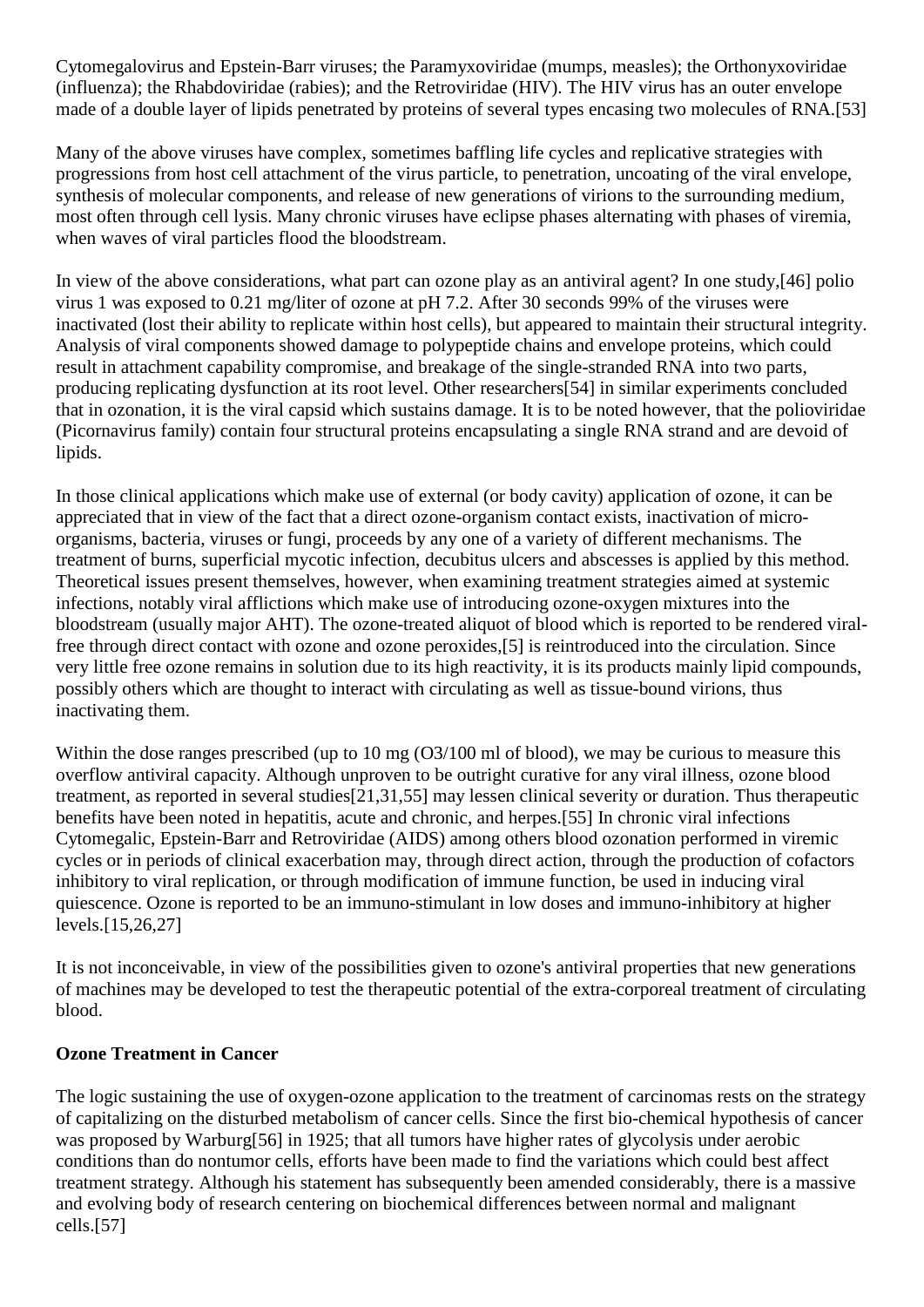Some tumors have high rates of glucose use and lactic acid production in the presence of oxygen, a reflection of a number of possible mechanisms, from membrane transport differences to variations in ATP regulation. Cancer cell mitochondrial ribosomes have altered J structure and function which could diminish their oxidative energy producing abilities thus accounting for their limited aerobic potential.[57]

Some authors[5,26] report a peroxide intolerance in tumor cells. Possessing insufficient catalase and peroxidase, they are incapable of effective peroxide inactivation. Such cells exposed to ozone are said to show a significant decrease in lactate content, indicating that ozone may induce metabolic inhibition in some carcinomas.

In one study,[58] cultured cells of different carcinoma types were compared with non-cancerous human lung fibroblasts on exposure to ozonated air (0.3, 0.5, and 0.8 ppm of O3 for 8 days). Alveolar (lung) adenocarcinoma, breast adenocarcinoma, uterine carcinosarcoma and endometrial carcinoma showed 40% cell growth inhibition at 0.3 ppm and 60% at 0.5 ppm. The non-cancerous lung cells were unaffected at these levels. In 0.8 ppm exposure, cancer cell growth inhibition was 90%. Interestingly, it was at this level that the control cell group started to manifest anabolic slowdown (50%). The authors postulate that cancer cells are less able to compensate for the oxidative challenge of ozone than normal cells, possibly by way of a less functional glutathione system.

There are many clinical and anecdotal reports,[21,25,27,59] of ozone major or minor autotherapy, at times prescribed on a daily basis for several weeks applied to the treatment of various carcinomatous conditions but with a paucity of controlled data. Several researchers have focused their efforts on using ozone as an adjunct to radiation or chemotherapy.[23]

### **Summary and Future Directions**

Ozone, an allotropic form of oxygen, possesses unique properties which are being defined and applied to biological systems as well as to clinical practice. As a molecule containing a large excess of energy, through incompletely understood mechanisms, it manifests bactericidal, virucidal and fungicidal action which may make it a treatment of choice in certain conditions and an adjunct to treatment in others. Although ozone's medicinal effects were discovered in the 19th century and clinically applied during World War I, equipment capable of purity and reliability of delivery of oxygen-ozone mixtures were not available until the late 1950s. Since then, experience has accumulated for the administration of ozone to humans and animals via a variety of routes, in doses that are both nontoxic and relevant to clinical problems, externally in gaseous form (or in solution) and systemically in blood ozonation.

A review of a large body of literature is presented which describes a spectrum of therapeutic indications. Of these, ozone application for superficial infection, burns, dental and intestinal conditions, and possibly circulatory problems seem to be the most promising. As regards blood ozonation, further research is indicated to delineate the nature of its dynamics and the extent of its effectiveness in (1) the identification of the galaxy of compounds formed in this process which, in view of doses administered, by all evidence, have metabolic, immunological, endocrine and possibly neurological effects; (2) the purification of blood or blood components for transfusion purposes; (3) the inhibition of carcinomas with reference to the types which may be the most susceptible and to its use as an adjunct to radiation or chemotherapy; and (4) the inactivation or the repression of viral diseases with special attention to chronic conditions of the Herpes or Retroviridae (HIV) families.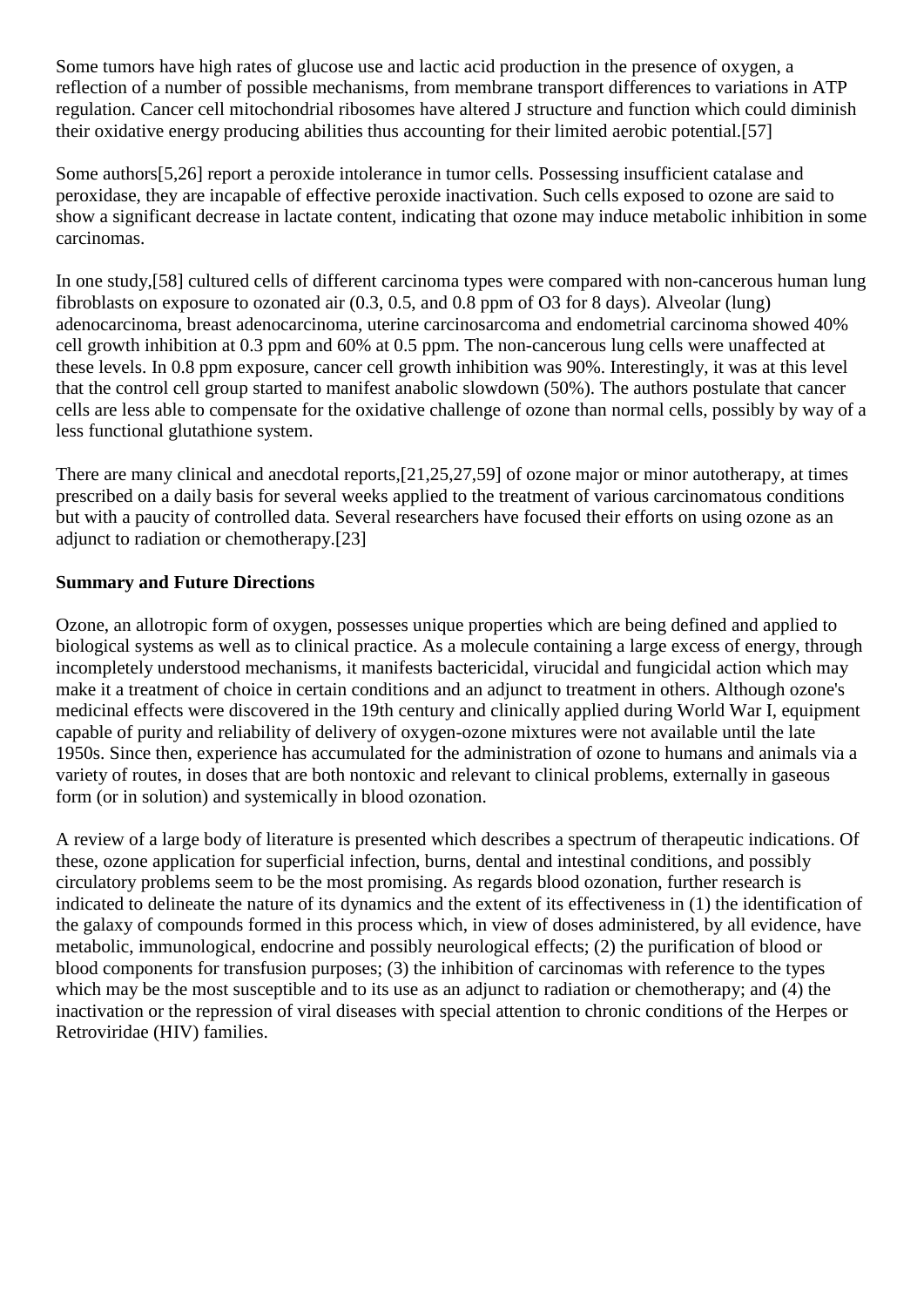# **References**

- **Ihde AJ: The Development of Modern Chemistry, Harper and Row, New York, 1964.**
- **Partington JR: A History of Chemistry. Macmillan and Co., New York, 1962.**
- **Schonbein C: Notice of C Sch., the discoverer of ozone. Annual Report of the Board of Regents of the Smithsonian Inst., 1868, Washington, DC, US Government Printing Office, 1869, 185-192.**
- **Razumovskii SD, Zaikov GE: Ozone and Its Reactions With Organic Compounds. Elsevier, New York. 1984.**
- **Rilling S, Veibahn R: The Use of Ozone in Medicine. Haug, New York, 1987.**
- **Payr E: Uber ozonbehandlung in der chirurgie. Munch med Wschr 1935;82:220- 291.**
- **Wolff H: Das Medizinische Ozon. Heidelberg, VFM Publications, 1979.**
- **Hansler J, Weiss H: Beitrag zum Unterschied zwischen HOT und Ozontherapie mit dem Ozonosan Erfahr hk 1976,25:185-188.**
- **Gumulka J, Smith L: Ozonation of cholesterol. J. Am Chem Soc 1983;105(7): 1972- 1979.**
- **Smith LL: Cholesterol autoxidation of lipids. Chemistry and Physics of Lipids. 1987;44:87-125.**
- **Meadows J, Smith R: Uric acid protection of nucleobases from ozone induced degradation. Arch Biochem Biophys 1986;246(2): 838-845.**
- **Menzel D: Ozone: An overview of its toxicity in man and animals. Toxicol and Environ Health 1984;13:183-204.**
- **Wolff A: Eine medizinische verwendbarkeit des ozons. Dtsch Med Wschr 1915;311.**
- **Held P: Verbrennungen: OzoNachrichten 1983;2:84.**
- **Werkmeister H: Subatmospheric 02/03 treatment of therapy-resistant wounds and ulcerations. OzoNachrichten 1985;4:53-59.**
- **Aubourg P: L'ozone medical: Production, posologie, modes d'applications cliniques. Bull Med Soc Med Paris 1938;52:745-749.**
- **Medical World News. Nov. 9, 1987.**
- **Vogelsberger W, Herget H: Klinische ozonanwendung. OzoNachrichten 1983;2:1.**
- **Rilling S: The basic clinical applications of ozone therapy. Ozonachrichten 1985; 4:7-17.**
- **Rokitansky O: Klinik und biochemie der ozon therapy. Hospitals 1982;52:643 nd 711.**
- **Wolff H: Aktuelles in der ozontherapy. Erfarhr hk 1977;26:193-196.**
- **Riva-Sanseverino E: The influence of ozone therapy on the remineralization of the bone tissue in osteoporosis. OzoNachrichten 1987;6:75-79.**
- **Tietz C: ozontherapie als adjuvans in der onkologie. OzoNachrichten 1983;2:4.**
- **Washuttl J, Steiner I, Szalay S: Untersuchungen uber dieauswirkungen von ozon auf verschiedene biochemische parameter bie blutproben in vitr Erfahr hk 1979; 28:766.**
- **Lacoste: Traitement des insuffisances vascuilaires pa l'ozone. Gaz med de France 1951;315 (Ref. Petersen, Med Kl 53;1958:2078.**
- **Varro J: Die krebsbehandlung mit ozon. Erfahr hk 1974;23:178-181.**
- **Zabel W: Ganzheitsbehandlung der gaschwulsterkrankungen. Hippokrates 1960;3 1:751-760.**
- **Turk R: Ozone in dental medicine. Ozonachrichten 1985;4:61-65.**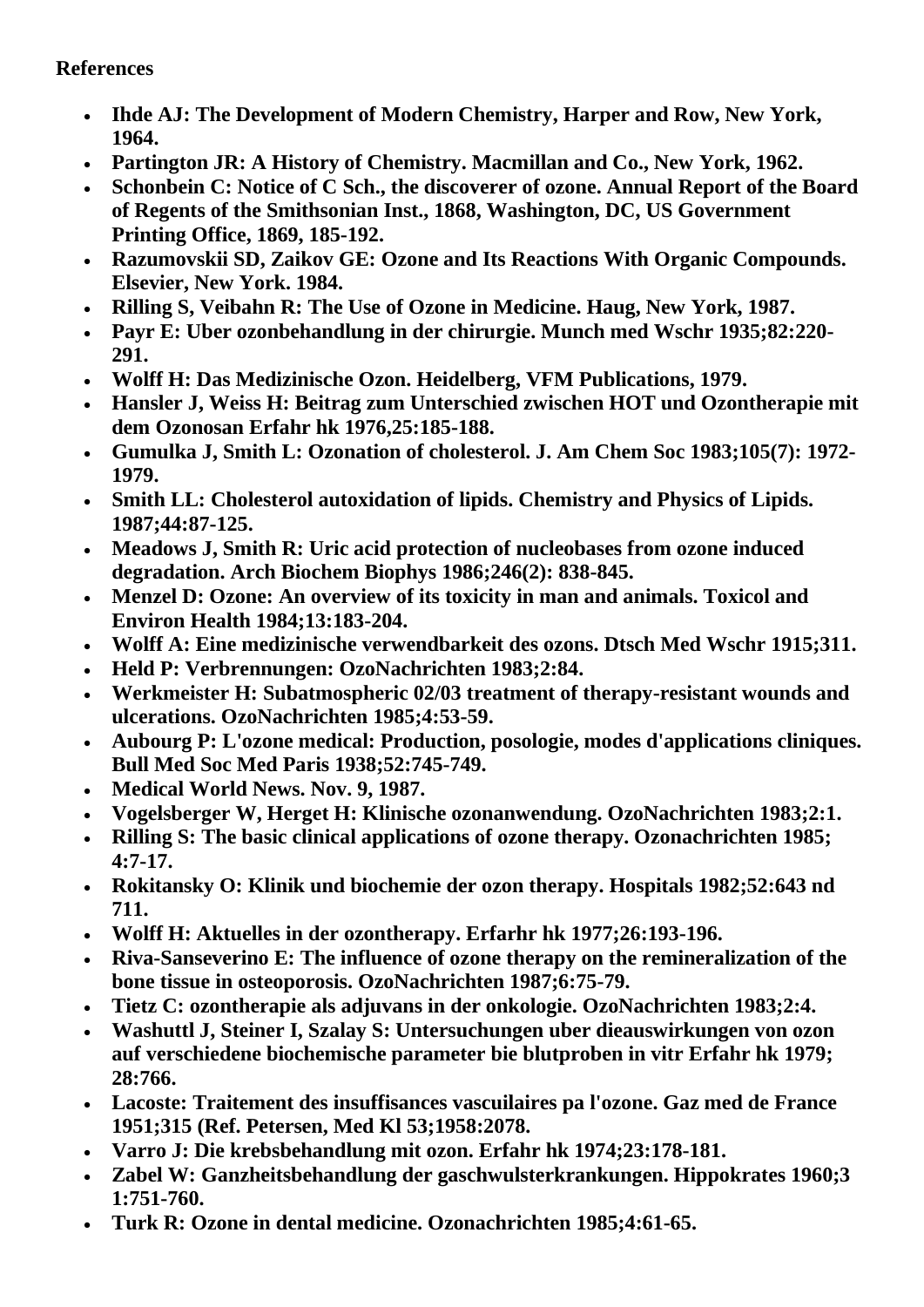- **Schulz S: Ozonisiertes olivenol-experimentelle ergbnisse der wundheilung am tiermodell. OzoNachrichen 1982;1:29.**
- **Washuttl J, Viebahn R: ozonisiertes olivenolozusammensetzung und desinfizierence wirksamkeit. OzoNachrichen 1982;1:25.**
- **Wehrli R: Transact six. Ham 1957;318.**
- **Mittler S, King M, Burkhardt B: Toxicity of ozone. AMA Arch Ind Health 1957;15:191-197.**
- **Clamann H: Physical and medical aspects of ozone, in Physics and Medicine of the Atmosphere and Space. John Wiley and Sons, New York, 1960, p. 151.**
- **Basset D, Bowen-Kelly E: Rat lung metabolism after 3 days of continuous exposure to 0.6 parts-per-million ozone. Am J Physiol 1986;250 (2 Part 2): E131-E136.**
- **McDonnell W, Horstman D, Abdul-Salaam S, House D: Reproducibility of individual responses to ozone exposure. Am Rev Respir Dis 1985;131(1): 36-40.**
- **Folinsbee W: Effects of ozone exposure on lung function in man: A review. Rev Environ Health 1981;3:211-240.**
- **Kulle TJ, Sauder LR, Hebel JK, Chatham MD: Ozone response relationships in healthy nonsmoker. Am Reu Respir Dis 1985;132(1):36-41.**
- **Hackney J, Linn W, Mohler J, Colier C: Adaptation to short term respiratory effects of ozone in men exposed repeatedly. J Appl Physiol Respirat Environ Exercise Physiol 1977;43:82-85.**
- **Melton CE: Effects of long term exposure to low levels of ozone: A review. Aviation, Space, and Environmental Medicine 1982;53:105-111. Dyas A, Boughton B, Das B: Ozone killing action against bacterial and fungal species: Microbiological testing of a domestic ozone generator. J Clin Pathol**
- **(Lond) 1983;36(10):1102-1104.**
- **Wolcott J, Zee YC, Osebold J: Exposure to ozone reduces influenza disease severity and alters distribution of influenza viral antigens in murine lungs. Appl Environ Microbiol 1982;443:723-731.**
- **Buckley RD, Hackney JD, Clark K, Posin C: Ozone and human blood. Arch Environ Health 1975;30:40-43.**
- **Viebahn R: The biochemical process underlying ozone therapy. OzoNachrichten 1985;4:4:18-30.**
- **Lohr A, Gratzek J: Bactericidal and paraciticidal effects of an activated air oxidant in a closed aquatic system. J Aquaric Aquat Sci 1984;4(41/2):1-8.**
- **Ivanova O, Bogdanov M, Kazantseva V, et al: Ozone inactivation of enteroviruses in sewage. Vopr Virusol 1983;0(6):693-698.**
- **Roy D, Wong PK, Engelbrecht RS, Chian ES: Mechanism of enteroviral inactivation by ozone. Appl Envir Microbiol 1981;41:718-723.**
- **Roy D, Engelbrecht RS, Chian ES: Comparative inactivation of six enteroviruses by ozone. Am Water Works Assoc J 1982;74(12):660-664.**
- **Mudd JB, Leavitt R, Ongun A, McManus T: Reaction of ozone with amino acids and proteins. Atmos Environ 1969;3:669-682.**
- **Ishizaki K, Sawadaishi D, Miura K, Shinriki N: Effect of ozone on plasmid DNA of Escheria coli in situ. Water Res 1987;21(7):823-828.**
- **Cech T: RNA as an enzyme. Scientific American 1986 Nov;255(5):64-76.**
- **Matus V, Nikava A, Prakopava Z, Konyew S: Effect of ozone on the survivability of Candida utilis cells. Vyestsi AkadNauuk Bssr Syer Biyal Navuk 1981;0(3):49-52.**